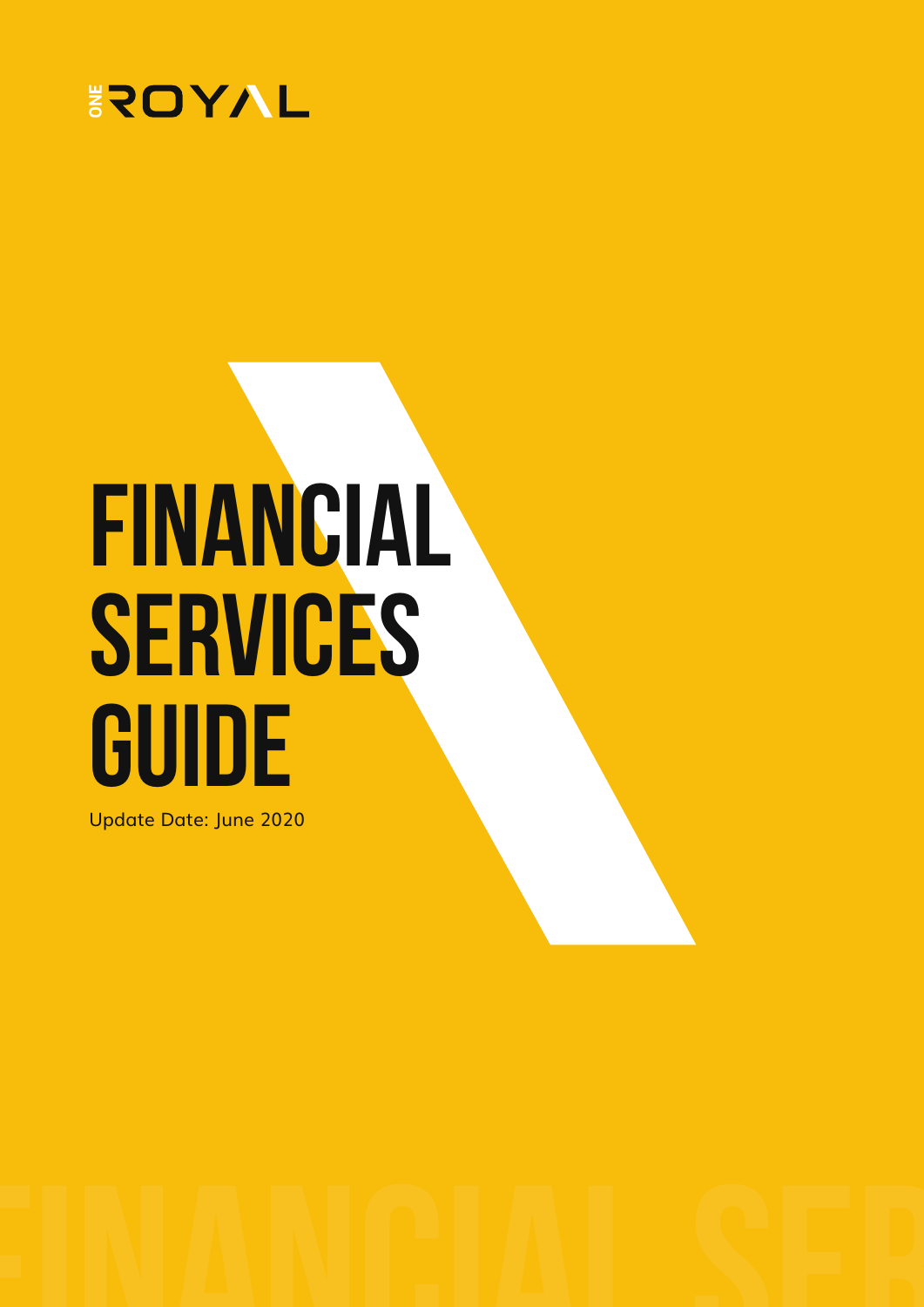

#### **PURPOSE AND CONTENT OF THIS FINANCIAL SERVICES GUIDE**

The financial services referred to in this Financial Services Guide (FSG), are provided by **Royal ETP LLC** (CR No: 149 LLC 2019) (Royal, "we" or "us"). This FSG has been designed to help you in deciding whether to use any of the financial services we offer. This FSG contains important information about:

- Who we are and how we can be contacted;
- The services and types of products we offer you;
- Details on how you instruct us in relation to those services and products.
- How we and our associates are paid;
- Any potential conflict of interest we may have; and
- Our internal and external dispute resolution procedures and how you can access them.

# **PRODUCT DISCLOSURE STATEMENT**

You may also receive one or more Product Disclosure Statements prepared by us. We will give you a Product Disclosure Statement if we offer to issue our financial products to you. Before deciding to invest in a financial product offered by us, you should carefully read the Product Disclosure Statement. The Product Disclosure Statement contains important information about the financial products we are offering, including the risks and costs associated with the financial products we offer. Financial related institutions and other comparable associations regarding our corporate activities or that are named by you; Organisations which you request us to or any persons acting on your behalf, which may include your financial adviser, broker, solicitor or accountant.

## **ROYAL ACCOUNT TERMS**

You will also receive our Account Terms, which is a contract between us and you. These Terms will dictate the rights and conditions of each party and contains important information about transacting with us.

# **NATURE OF ADVICE**

We only provide general advice. We don't provide personal advice (advice which takes into account your objectives, financial situation or needs). You will therefore not receive a Statement of Advice from us. Therefore, before you decide to open an account with us, you are strongly recommended to seek your own professional advice. You must understand that trading in FX and derivatives is risky, and you may incur substantial risk.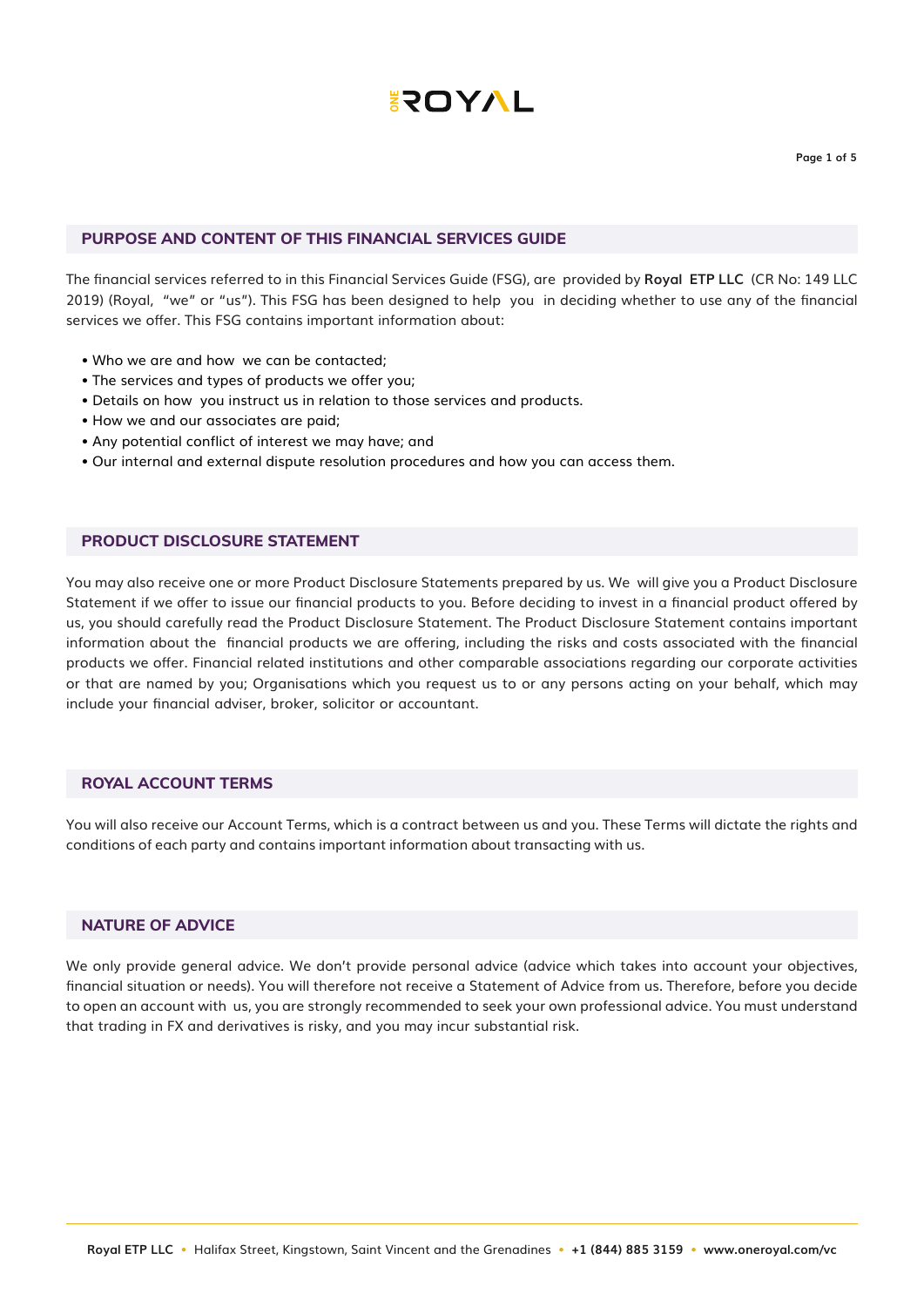

#### **HOW YOU CAN CONTACT US**

You can contact us by:

Telephoning us on **+1 (888) 705-9006** between 9 am to 6 pm AEST Monday to Friday; or Emailing us at **info@oneroyal.com.vc**

# **HOW YOU CAN INSTRUCT US**

You can instruct us in any of the following ways:

- By telephone; or
- Electronically through our internet trading platforms to which you will be granted access to.

If requested by you, we may agree to accept instructions by email, at your own request.

## **THE FINANCIAL SERVICES WE ARE AUTHORISED TO PROVIDE TO YOU**

Our financial services business involves providing general financial product advice, dealing in over-the-counter (OTC) financial products such as derivatives on a principal basis and market making services in relation to OTC derivatives (including but not limited to synthetic equities, margin foreign exchange contracts) that we issue. We are authorised to provide the following financial services to retail clients and wholesale clients.

#### **(a) Provide general financial product advice for the following classes of financial products:**

- i. Deposit and payment products limited to:
- A. Basic deposit products;
- B. Non-cash payment products;
- ii. Derivatives;
- iii. Foreign exchange contracts;
- iv. Interests in managed investment schemes excluding investor directed portfolio services; and v. Securities

#### **(b) Deal in a financial product by:**

i. Issuing, applying for, acquiring, varying or disposing of a financial product in respect of the following classes of financial products:

A. Derivatives;

B. Foreign exchange contracts; and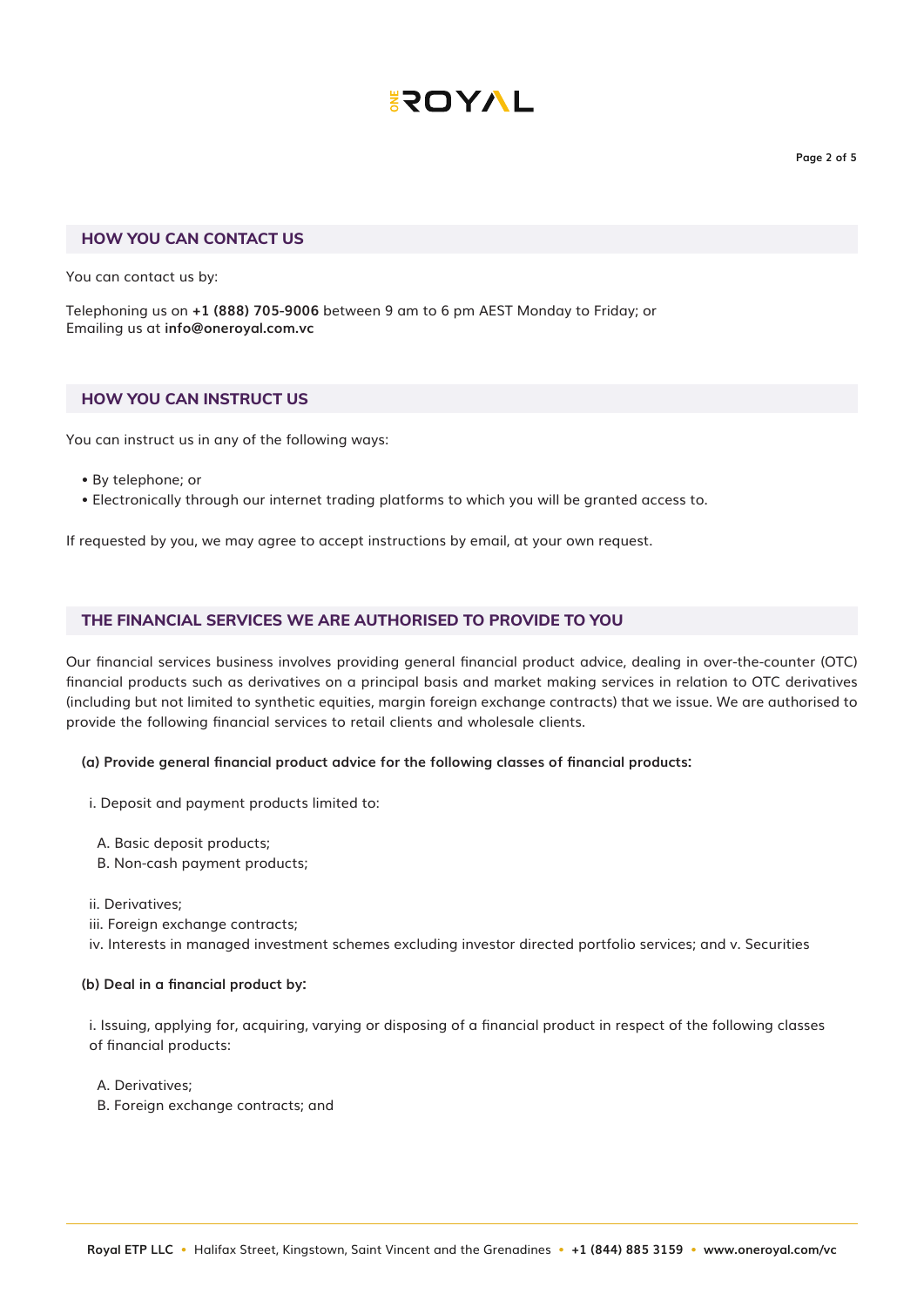# **EROYAL**

ii. Applying for, acquiring, varying or disposing of a financial product on behalf of another person in respect of the following classes of products:

A. Deposit and payment products limited to:

- 1) Basic deposit products;
- 2) Non-cash payment products;
- B. Derivatives;
- C. Foreign exchange contracts;
- D. Interests in managed investment schemes excluding investor directed portfolio services; and
- E. Securities; and

#### **(c) Make a market for the following financial products:**

- i. Foreign exchange contracts
- ii. Derivatives; to retail and wholesale clients.

# **OUR RELATIONSHIP WITH YOU**

When we make a market, that is deal in foreign exchange contracts and other over-the-counter (OTC) derivatives such as synthetic equities, margin FX or contracts-for-difference, we act as principal in our transactions with you Royal is required by law to issue you with a Product Disclosure Statement prior to providing these products to you.

You should read these documents carefully. The Product Disclosure Statements disclose the important features and risks of these products and their terms are set out in the Account Terms (available at the time you open an account and also on request) so please make sure you read them before trading.

#### **REMUNERATION AND BENEFITS**

You may pay Royal a fee depending on the type and level of services provided to you, the financial products you choose and the amount you invest. In particular, Royal may receive fees and other benefits from the financial products that it issues to you.

These may take the form of spread and/ or commission payments. Unless otherwise stated, all fees, charges, commissions and benefits disclosed in this FSG are inclusive of goods and services tax (GST).

#### **OTC FINANCIAL PRODUCT FEES**

The fees, costs and charges for OTC financial products are disclosed in the product disclosure statement and Market Information Sheets for those products.

#### **GENERAL**

If you owe an account to Royal and you have not paid that amount, Royal may charge interest on that outstanding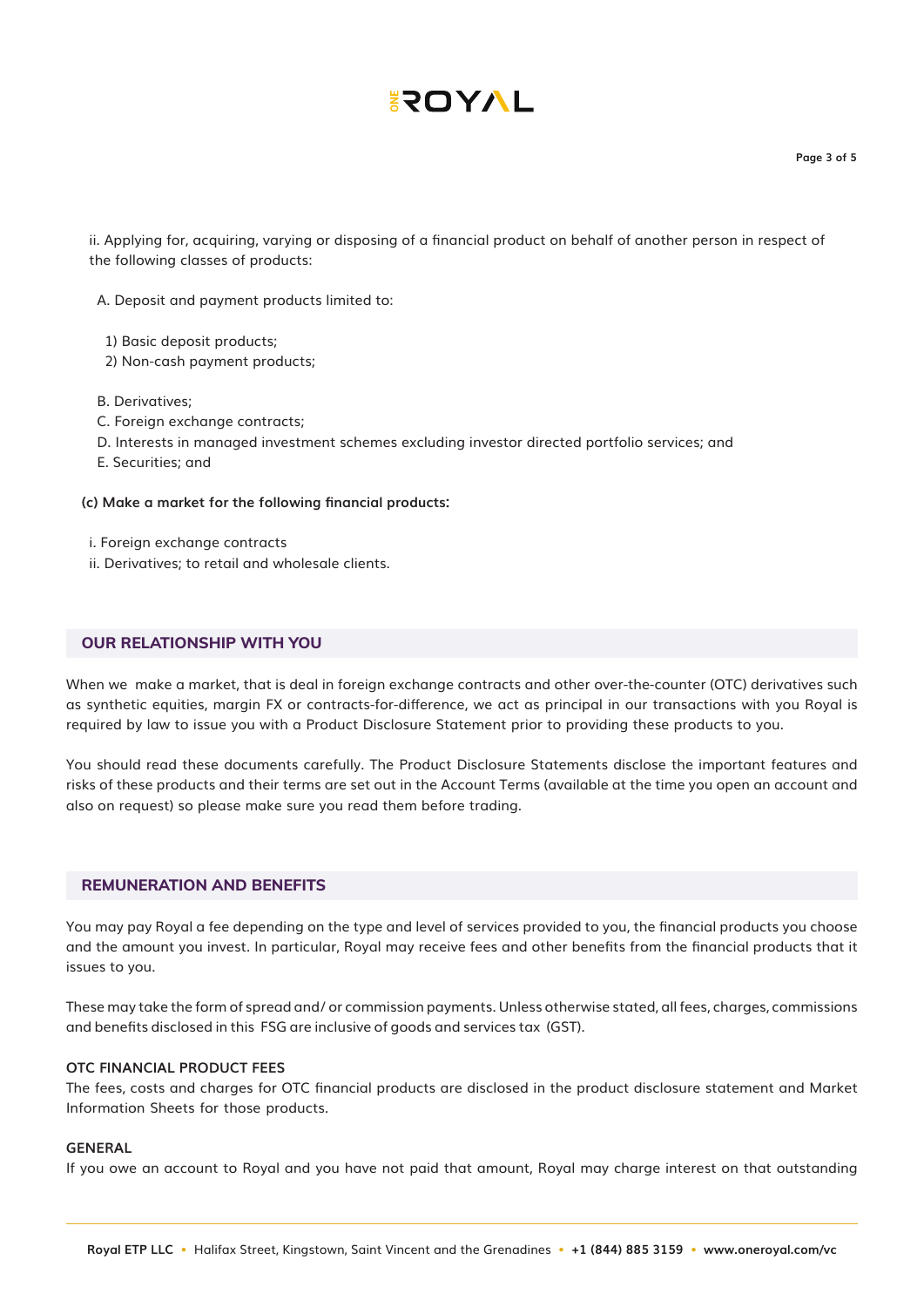# **EROYAL**

amount at the rate set out in or on the basis described in the Account Terms or, if not specified or described, at the rate equal to Royal's prevailing debit interest rate determined by it from time to time.

Royal may charge a fee for printing and postage of confirmations if you have the ability to receive electronic confirmations but have chosen not to do so. We may also charge reasonable amounts for additional reports or communications required by you. These fees will be advised to you prior to you requesting this information.

#### **ADMINISTRATION FEES**

Additional fees may be charged for transactions and services, including but not limited to international transfers, bank cheques and additional account administration fees. Royal may charge fees for certain administrative services which occur in the course of your dealings with us.

| <b>ADMINISTRATIVE SERVICES</b>           | FEE (INCL. GST)                             |
|------------------------------------------|---------------------------------------------|
| Withdrawal (electronic/domestic)         | No Charge                                   |
| Same Day Withdrawal (RTGS)               | 50\$ per transfer, 3 pm (AEST) cut-off time |
| Credit/Debit Card Payments               | Up to 3.5% of transaction value             |
| Conversions                              | Up to 3% of the transaction value           |
| e-Payment solution providers             | Up to 3.9% of transaction value             |
| <b>Telephone Conversation Transcript</b> | Upon Request                                |
| <b>Historical Client Statements</b>      | A\$10 each                                  |
| Audit Letters Confirming Balance         | A\$10 each                                  |

#### **REDUCTIONS & WAIVERS**

Royal may in its absolute discretion reduce or waive the minimum deposit amount, the minimum account balance or interest rates on debit balances, electronic trading platform charges, administration charges, SMS service fees, fees (including royalties or fees for third party services) or transaction charges, for individual clients or for classes of clients, for any length of time, with or without conditions.

#### **THIRD PARTY CHARGES**

The fees and charges payable by you to Royal may differ from the fees and charges payable by Royal to its third party service providers from time to time.

#### **SMS SERVICE FEE**

Should you request the delivery of correspondence regarding your account via the Short Message Service ("SMS"), you must pay an SMS Service Fee to Royal. The SMS Service Fee will be due and payable to Royal upon delivery of a SMS and will be debited from your Account at the end of each month. The SMS service fee is \$0.55. This fee is charged per SMS and is inclusive of GST.